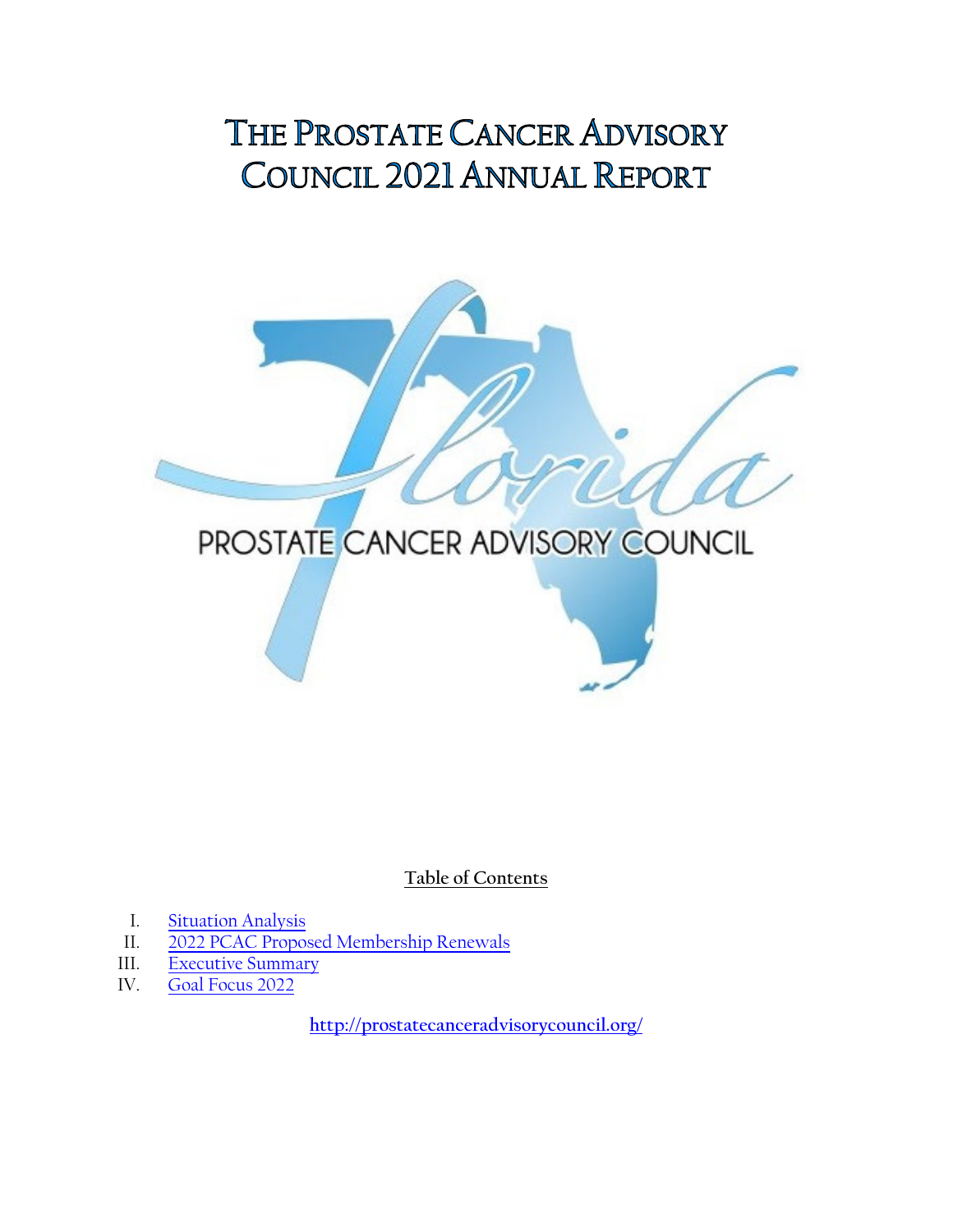### <span id="page-1-0"></span>**[Situation Analysis](#page-0-0)**

The Florida Prostate Cancer Advisory Council (PCAC) was established in 2004 by state statute 381.911 and remains under the direction of the University of Florida Prostate Disease Center (UFPDC). The task of PCAC is to advise the governor, state surgeon general and state legislature on statewide issues regarding prostate cancer incidence and mortality as well as related health disparities for access to care and prostate cancer treatment. PCAC is a collaborative, multi-institutional and inter-disciplinary advisory body focused on a communication platform that promotes education and awareness as well as improved detection and management of prostate cancer statewide. PCAC is required to file an annual report update to the Governor, State Surgeon General and the Florida Legislature.

Membership in the UFPDC PCAC is by appointment of the executive director of the UFPDC in consultation with the Department of Health's Comprehensive Cancer Control Program and State Surgeon General to cover a geographically and institutionally diverse advisory council that shall consist of 9 members:

- Two persons from prostate cancer survivor groups or cancer-related advocacy groups.
- Four persons, one of whom is a physician licensed under chapter 458, one of whom is a physician licensed under chapter 459, one of whom is a scientist, one of whom is the executive director of the UFPDC or designee.
- Three persons who are engaged in the practice of cancer related medical specialty from health organizations committed to cancer research and control.

## **2022 PCAC Proposed Membership Renewals**

| Matthew C. Abramowitz, MD<br>$\bullet$ |                                                           |                                                          |         |
|----------------------------------------|-----------------------------------------------------------|----------------------------------------------------------|---------|
|                                        | $\bigcap$                                                 | Statute: Researcher/Scientist                            |         |
|                                        | $\circ$                                                   | Term: January 2022 – January 2024                        | 2 Years |
|                                        | Wayne Brisbane, MD                                        |                                                          |         |
|                                        | Executive Director PCAC, University of Florida<br>$\circ$ |                                                          |         |
|                                        | $\circ$                                                   | Term: January 2022 – January 2026                        | 4 Years |
| $\bullet$                              | <b>Charles Griggs</b>                                     |                                                          |         |
|                                        | $\circ$                                                   | Statute: Patient Advocate/Prostate Cancer Survivor Group |         |
|                                        | $\circ$                                                   | Term: January 2022 - January 2024                        | 2 Years |
| $\bullet$                              | Daniel Landau, MD                                         |                                                          |         |
|                                        | $\circ$                                                   | <b>Statute: Cancer Related Specialty</b>                 |         |
|                                        | $\circ$                                                   | Term: January 2022 - January 2023                        | 1 Year  |
|                                        |                                                           | *serving the remainder of Dr. Hajdenberg's term          |         |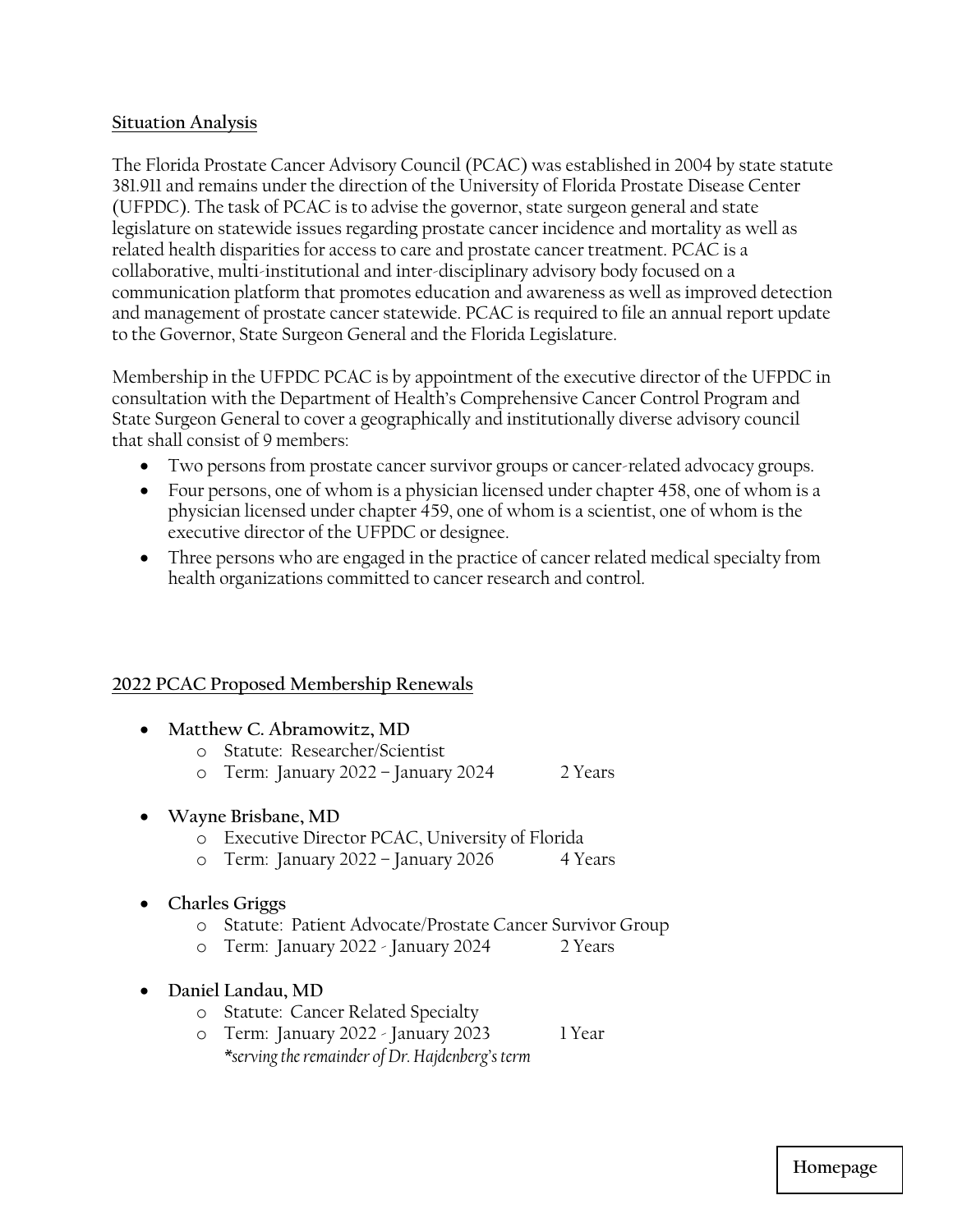#### **[Executive Summary](#page-1-0)**

The 2021 annual meeting of the Florida Prostate Cancer Advisory Council was held virtually on Saturday, December 4<sup>th</sup>. Board members and guests attended by invitation and public notice. Speakers and participants addressed the pandemic impact on prostate cancer screening overall but especially as it affected pre-existing disparities in screening. Additionally, experts across the fields of genetics, imaging, and simulation addressed the evolution of precision diagnosis and treatment. Statewide institutions represented included UF Gainesville and UF Jacksonville, Mayo Clinic Jacksonville, University of Miami Sylvester Cancer Center, Orlando Health Cancer Institute, and H. Lee Moffitt Cancer Center. The Florida Cancer Control and Research Advisory Council (CCRAB) was represented by Chairperson Dr. Clement Gwede and the Florida Biomedical Research Advisory Council (BRAC) was represented by Chairperson Dr. Daniel Armstrong.

PCAC working goals for 2021 emphasized the ongoing collaboration with the existing statewide cancer councils (CCRAB and BRAC) including the support of the statewide cancer plan in regards to reducing statewide prostate cancer morbidity and mortality. Prostate cancer related goals within the cancer plan include the broad discussion of screening with all men at risk with implementation of screening especially in subpopulations of men at increased risk for aggressive prostate cancer.

Education of patients, patient advocates, researchers and providers across the state in regards to prostate cancer issues is paramount to the mission of PCAC. In that regard, PCAC continues to strengthen its educational partnerships including with the CDC (Centers for Disease Prevention and Control) and PHEN (Prostate Health Education Network) to share updated links and enhanced information. The website has been additionally upgraded to a more user-friendly forma[t\(http://prostatecanceradvisorycouncil.org/\).](http://prostatecanceradvisorycouncil.org/)The vision of PCAC is to improve outcomes related to the diagnosis and treatment of prostate cancer and to address and reduce ethnic/racial disparities related to prostate cancer.

Dr. Lisa Richardson from the CDC and Dr. Keith Crawford from PHEN shared data with the board that reflected the impact of the pandemic on prostate cancer screening. 2020 data revealed a decrease in prostate cancer screening of 35% based on billing frequencies. Although 2021 data, including from the American Cancer Society, suggests a partial reversal of that trend, the question remains what is the long-term impact of decreased screening and subsequent delayed diagnosis on survival. We have previously seen the long-term negative impact of delayed diagnosis based on the Grade D recommendations for screening by the USPSTF in 2012. We have also seen the additional impact of less screening on high risk populations. African American men are known to be at greater risk for the development as well as death from prostate cancer and are the least likely to participate in screening programs. An additional concern is whether the negative impact of the pandemic on screening mirrored or exacerbated pre-existing screening disparities.

Dr. Richardson also commented on the legislative landscape for prostate cancer including H.R. 6092 which was recently passed. This bill was introduced by Florida Congressman Neal Dunn and establishes a national clinical pathway for prostate cancer and standardizes treatment in the veteran's health system. Dr. Richardson also discussed H.R. 5558 which has been referred to the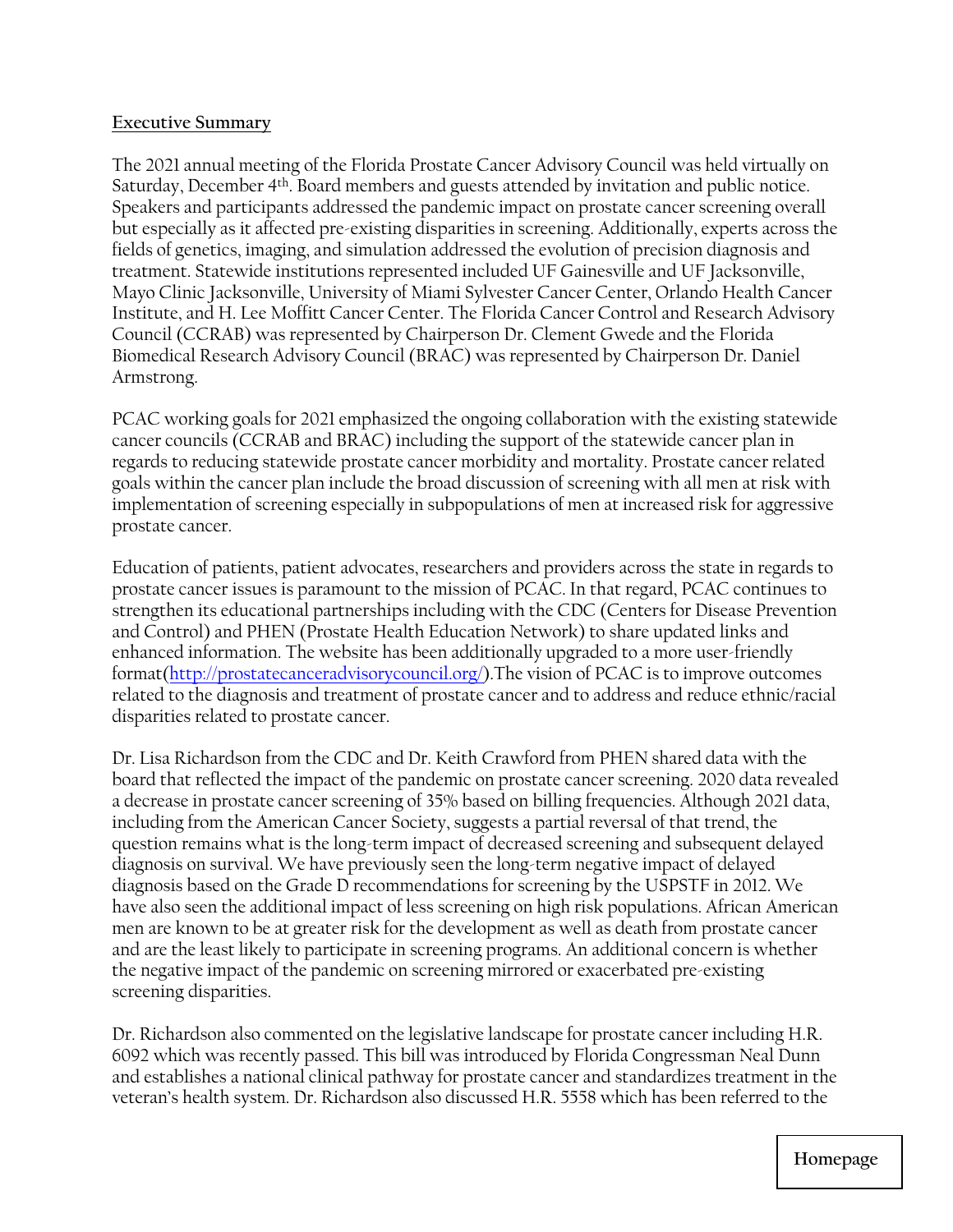house committee on Energy and Commerce. This bill reauthorizes preventive health measures in respect to prostate cancer and funds CDC programs to prevent and detect prostate cancer.

Board member Dr. Ali Kasraeian addressed the board on variations of care between specialists across the state for treatment of prostate cancer patients based on Medicare data. The board discussed barriers to treatment which were primarily financial and payer issues. Education of patients and providers was proposed to help with copays, care coordination and improve care.

Updates on technology included a presentation from Dr. Robert Bridwell on the application of the recently FDA approved PSMA PET/CT for the evaluation and staging of both the treatment naive and treatment failure patient. PSMA has a 27% greater accuracy over conventional imaging at lower levels of PSA. PSMA expression is associated with prostate cancer aggressiveness and has prognostic significance. Dr. Bridwell also discussed the future FDA approval of novel therapeutics attached to the protein to turn diagnostics into targeted therapy. Dr. Wayne Brisbane from the UF Department of Urology presented a lecture on the application of bedside micro-ultrasound technology to provide high-resolution imaging to better define prostate anatomy for improved sampling as well as targeting for focal therapy. Dr. Sem Lampotang from the UF Departments of Anesthesiology and Urology presented updated information on training simulation models for transrectal and transperineal prostate biopsy including the validated and peer-reviewed mastery training program at UF. Dr. Lisa Brown from the UF Health Hereditary Cancer Program updated the board on current recommendations though the NCCN for high risk patients which include multigene panel testing to better guide specific treatment and the understanding of familial risk. Dr. Brown also shared protocols at UF for routine genetic counseling and testing for high-risk prostate cancer patients to better define prognosis and family risk and to provide guidance for targeted therapies.

The respective chairmen of CCRAB and BRAC, Drs. Clement Gwede and Danny Armstrong updated the board on respective statewide activities related to cancer control and research in regards to prostate cancer. Each year, 12,000 Florida men are diagnosed with prostate cancer and over 2,000 will die from the disease. PCAC has previously recommended early discussion of prostate cancer screening as well as increased scrutiny of men at risk for prostate cancer secondary to racial and familial concerns. Dr. Armstrong reviewed current funding and active state grants for biomedical and cancer research. The current state budget supports less than half of highly ranked cancer research proposals.

The overarching goal of PCAC is to serve as the voice of patients, advocates and scientists in regards to the impact of prostate cancer on Floridians. In so doing, PCAC strives to be the reliable source of updated prostate cancer education in broad collaboration with their health care partners across the state and nation. PCAC is uniquely comprised of scientists, physicians, and patient advocates representing diverse communities and institutions. The Council is dedicated to the improvement of prostate cancer related outcomes across the state.

Lastly, PCAC has as an aspirational long-term goal to provide a framework that results in increased and focused prostate cancer screening to both underserved and at-risk populations of men in Florida. There continues to be a disparity in prostate cancer screening, diagnosis and treatment that requires post-pandemic awareness. We have examples of successful efforts to overcome screening disparities in other states including the Men's Health Event in Detroit,